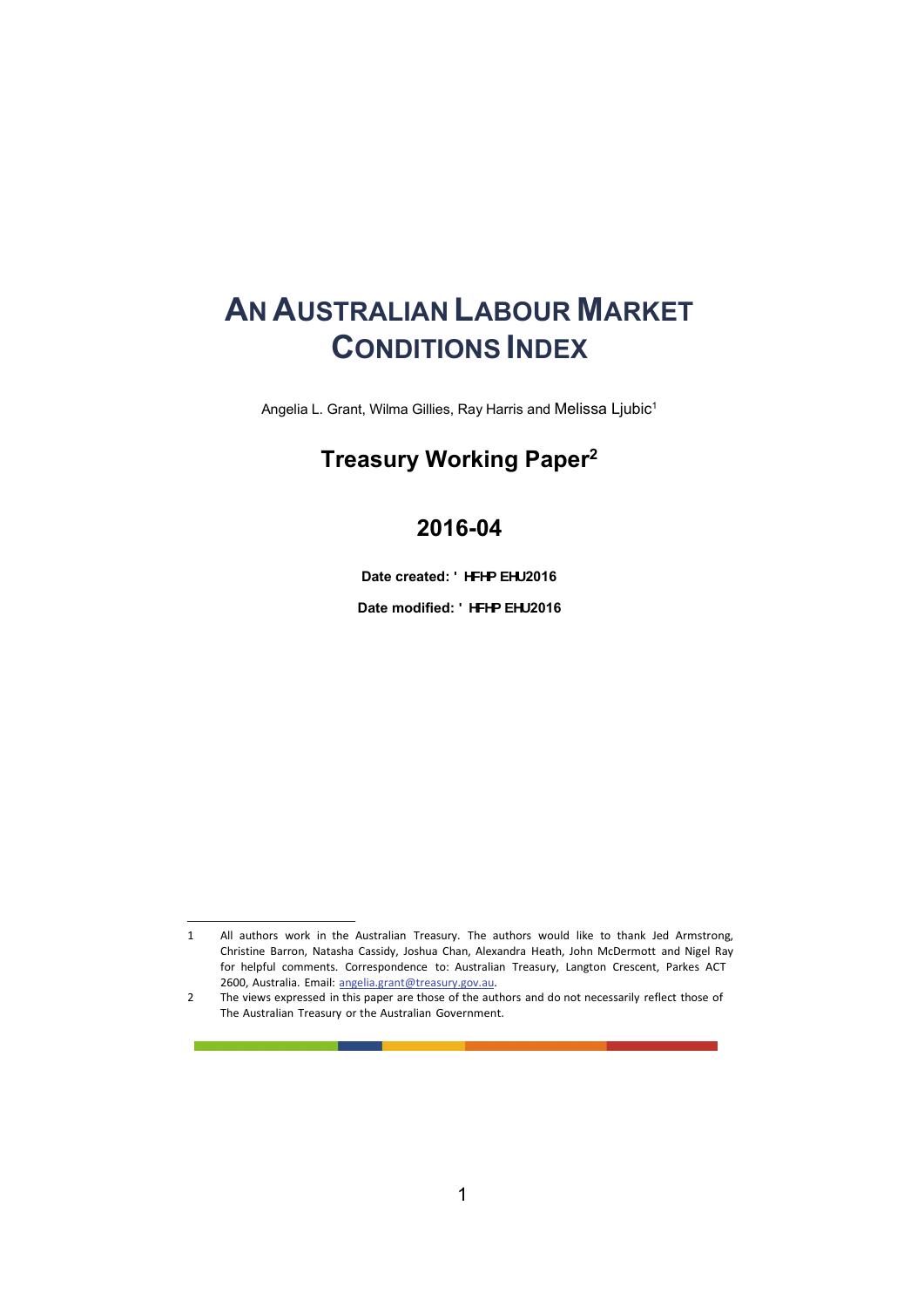© Commonwealth of Australia 2016

ISBN 978-1-925504-18-7

This publication is available for your use under a Creative Commons BY Attribution 3.0 Australia licence, with the exception of the Commonwealth Coat of Arms, the Treasury logo, photographs, images, signatures and where otherwise stated. The full licence terms are available from http://creativecommons.org/licenses/by/3.0/au/legalcode.



Use of Treasury material under a Creative Commons BY Attribution 3.0 Australia licence requires you to attribute the work (but not in any way that suggests that the Treasury endorses you or your use of the work).

*Treasury material used 'as supplied'* 

Provided you have not modified or transformed Treasury material in any way including, for example, by changing the Treasury text; calculating percentage changes; graphing or charting data; or deriving new statistics from published Treasury statistics — then Treasury prefers the following attribution:

*Source: The Australian Government the Treasury*

Derivative material

If you have modified or transformed Treasury material, or derived new material from those of the Treasury in any way, then Treasury prefers the following attribution:

*Based on The Australian Government the Treasury data*

#### **Use of the Coat of Arms**

The terms under which the Coat of Arms can be used are set out on the It's an Honour website (see www.itsanhonour.gov.au)

#### **Other uses**

Enquiries regarding this licence and any other use of this document are welcome at:

Manager Media Unit The Treasury Langton Crescent Parkes ACT 2600 Email: medialiaison@treasury.gov.au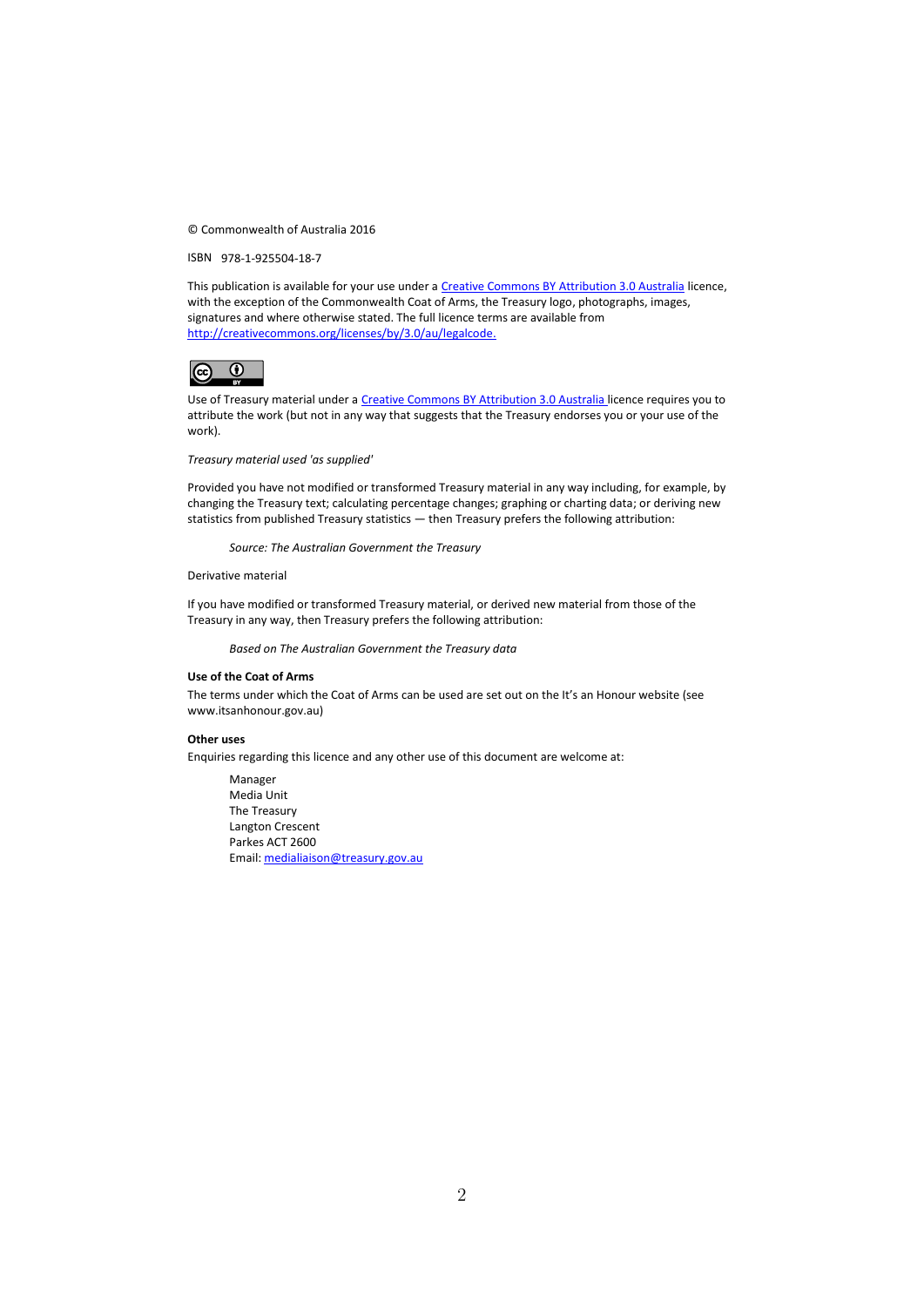# An Australian Labour Market Conditions Index

Angelia L. Grant, Wilma Gillies, Ray Harris and Melissa Ljubic<sup>∗</sup>

December 2016

#### Abstract

This paper constructs a labour market conditions index for Australia using principal components analysis with 16 labour market variables. The index is broadly consistent with the business cycle in Australia. It shows that there was a large amount of slack in the Australian labour market during the global financial crisis and it has only recently returned to around average conditions. The index explains between 64 and 87 per cent of the variation in half of the labour market variables used in the analysis. The correlation between wage growth and the labour market conditions index is stronger than the correlation with the unemployment rate alone. In addition, the labour market conditions index appears to be a strong leading indicator of wage growth. The index is not sensitive to the addition of other variables.

Keywords: Principal components analysis, labour market conditions index.

<sup>∗</sup>All authors work in the Australian Treasury. The views expressed in the paper are those of the authors and do not necessarily reflect those of the Treasury or the Australian Government. The authors would like to thank Jed Armstrong, Christine Barron, Natasha Cassidy, Joshua Chan, John Fraser, Alexandra Heath, John McDermott and Nigel Ray for helpful comments. Correspondence to: Australian Treasury, Langton Crescent, Parkes ACT 2600, Australia. Email: angelia.grant@treasury.gov.au.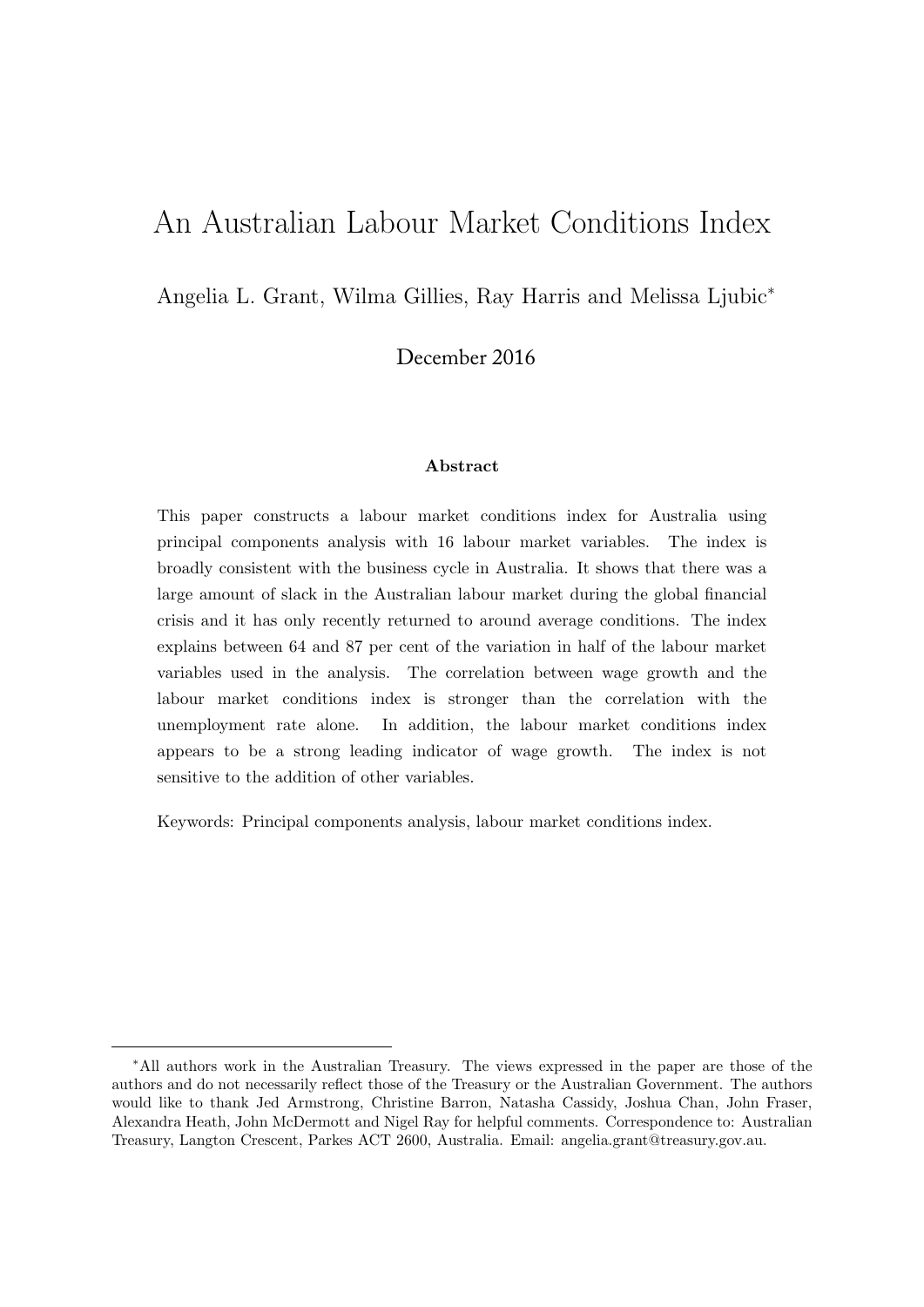### 1 Introduction

Assessing spare capacity in the labour market is important for macroeconomic policymaking, forecasting and a range of other broader policies. It provides an assessment of where an economy is in its business cycle and offers important information for assessing wage and inflation pressures. It is a complex task as there are a number of variables to consider and it can be difficult to obtain a coherent assessment by looking at each of the variables individually. Different variables can at times provide conflicting signals of spare capacity and it can be difficult to know how much weight to put on each of the different variables.

In order to undertake a systematic analysis of a number of variables that is consistent through time and not reliant on judgments made by policymakers, econometric models can be helpful. More specifically, econometric models can be used to combine a range of labour market variables into a summary measure. This ensures that the correlations between a number of variables are assessed using formal methods and the weights placed on the importance of each of the data series are determined completely by the data.

The benefits of combining a number of labour market variables into a summary measure to provide a broader view on labour market conditions has been recognised by a number of government agencies and institutions, including the Board of Governors of the Federal Reserve System and the Reserve Bank of New Zealand (RBNZ). The measure used by the Board of Governors was developed by Chung et al. (2014). It is derived from a dynamic factor model that extracts the common variation from 19 labour market variables. The measure used by the RBNZ was developed by Armstrong et al. (2016). It uses principal components analysis to summarise the common movement in 17 labour market variables. Others have also used principal components analysis. For example, Barnes et al. (2007), Hakkio and Willis (2013) and Zmitrowicz and Khan (2014) develop principal component models of 12, 24, and 8 labour market variables respectively.

This paper constructs a labour market conditions index for Australia using principal components analysis. There are 16 variables used in the analysis, including unemployed persons, employed persons, hours worked and labour force participation. Movements in the index are broadly consistent with the business cycle in Australia. It shows that there was a large amount of slack in the Australian labour market during the global financial crisis and it has only recently returned to around average conditions. The labour market conditions index explains between 64 and 87 per cent of the variation in half of the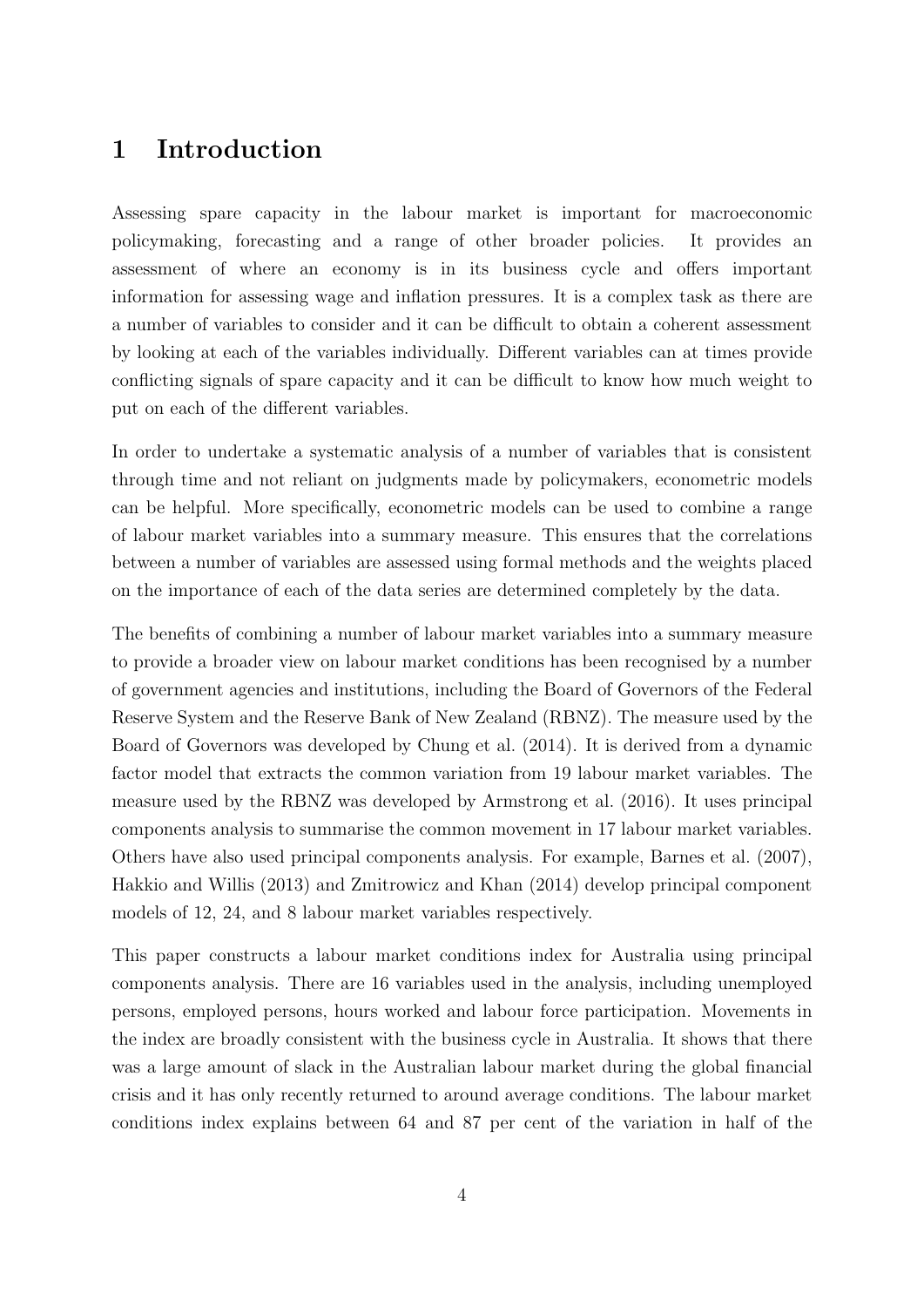variables used in the analysis. The correlation between wage growth and the index is stronger than the correlation with the unemployment rate alone. In addition, the index is a strong leading indicator of wage growth.

The remainder of this paper is organised as follows. Section 2 provides a brief description of principal components analysis, Section 3 details the data used in the analysis and Section 4 reports the labour market conditions index, the correlation with wage growth and the robustness of the index to the addition of other variables. Section 5 concludes.

### 2 Principal Components Analysis

There are various econometric methods that can be used to determine the common movement in a number of data series. Principal components analysis, as applied by Stock and Watson (2002), is one such method. This section briefly discusses principal components analysis and outlines the steps required to undertake the estimation.

Principal components analysis is a dimension reduction method that reduces a number of observed variables into a smaller number of principal components that account for most of the variability. The components are a linear combination of the variables used in the analysis. Mathematically, computing the principal components amounts to determining the eigenvectors and eigenvalues of the covariance matrix for the variables.

More specifically, the components are functions of the eigenvectors, with the first principal component determined by the eigenvector corresponding to the largest eigenvalue. The first principal component accounts for the maximum amount of common variation in the observed variables. Subsequent components are determined by the eigenvectors corresponding to the descending eigenvalues and account for the maximum amount of common variation that was not accounted for by earlier components. The components are uncorrelated with each other.

Consider the following model that motivates the principal components analysis, where the  $n \times 1$  vector of observed variables  $\mathbf{X}_t$  depends on a vector of k latent factors  $\mathbf{f}_t$ :

$$
\mathbf{X}_t = \mathbf{\Lambda} \mathbf{f}_t + \boldsymbol{\varepsilon}_t,\tag{1}
$$

and  $\Lambda$  is the  $n \times k$  loading matrix.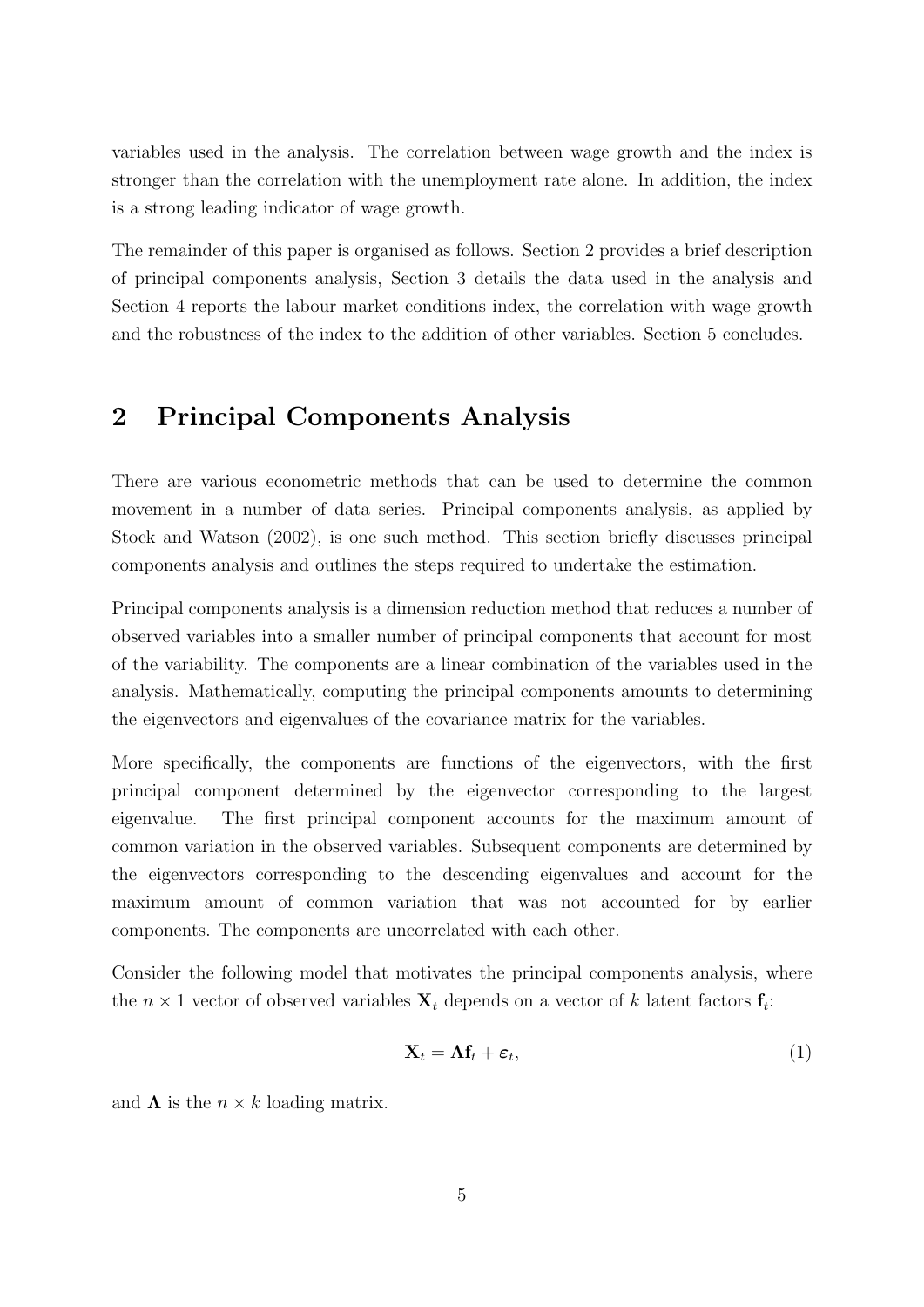One estimation method for this model is to find the factor loadings and factors so as to minimise the sum of squared errors:

$$
\sum_{t=1}^T (\mathbf{X}_t - \mathbf{\Lambda}\mathbf{f}_t)'(\mathbf{X}_t - \mathbf{\Lambda}\mathbf{f}_t)
$$

with respect to  $\Lambda$  and  $f_1, \ldots, f_T$ .

This optimisation problem is nonlinear. One method for solving it is to compute the eigenvectors and eigenvalues of the covariance matrix of the data. This can be done with the following steps:

- 1. Standardise each of the n data series by subtracting the mean and dividing by the standard deviation and construct a  $T \times n$  matrix **X** by stacking  $\mathbf{X}_t$  over  $t = 1, \ldots, T$ .
- 2. Extract the k largest eigenvalues and eigenvectors of  $X'X$  and arrange the eigenvectors by descending value of the corresponding eigenvalues (i.e.  $\mathbf{v} = (\mathbf{v}_1, \dots, \mathbf{v}_k)).$
- 3. Estimate the latent factors using  $f = Xv$  and transform the factors into an index by multiplying by 100 and dividing by  $n$ . The latent factors estimated in this way are called principal components.

### 3 Data

The principal components analysis is based on 16 labour market variables, which are outlined in Table 1.<sup>1</sup>

All data, except for job advertisements, are sourced from the Australian Bureau of Statistics labour force survey or the detailed labour force data.<sup>2</sup> The newspaper job advertisements series is sourced from the ANZ. The frequency of each of the series is

<sup>&</sup>lt;sup>1</sup> Unlike Chung et al. (2014) and Armstrong et al. (2016), the 16 variables used in the analysis do not include any wage variables. This is a deliberate choice given that one of the purposes of constructing the index is to forecast wage growth.

<sup>2</sup> The vintage of data used is the June 2016 release. It is noted that annual benchmarking resulted in revisions to the monthly hours worked series in the July 2016 release. These revisions do not have a significant effect on the reported labour market conditions index.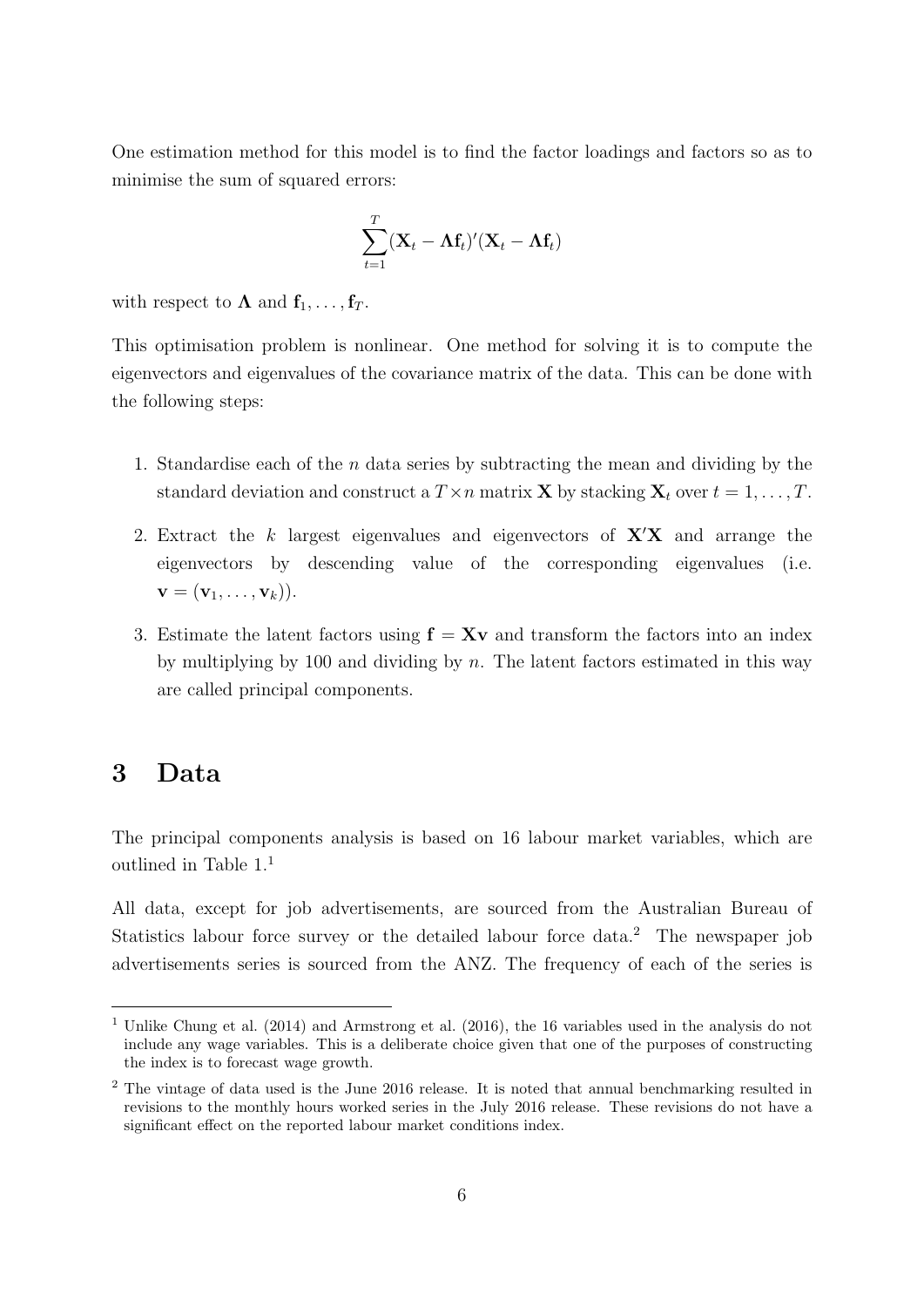monthly, except for the data on underemployed persons, which is reported quarterly. For this variable, the series is held constant in each month of the quarter. All data, except for the civilian population, persons not in the labour force and short-term and long-term unemployed persons, are seasonally adjusted. The sample period is 1992M2 to 2016M6.

| Table 1: Variables used in the labour market conditions index. |                                                  |                  |  |  |  |  |
|----------------------------------------------------------------|--------------------------------------------------|------------------|--|--|--|--|
|                                                                | Variable                                         | Transformation   |  |  |  |  |
| $\left( 1\right)$                                              | Employed persons                                 | $\Delta_{12}$ ln |  |  |  |  |
| $\left( 2\right)$                                              | Full-time employed persons                       | $\Delta_{12}$ ln |  |  |  |  |
| $\left( 3\right)$                                              | Employment to population ratio                   | $\Delta_{12}$    |  |  |  |  |
| $\left( 4\right)$                                              | Unemployed persons                               | $\Delta_{12}$ ln |  |  |  |  |
| $\left( 5\right)$                                              | Unemployed persons who looked for full-time work | $\Delta_{12}$ ln |  |  |  |  |
| (6)                                                            | Unemployment rate                                | $\Delta_{12}$    |  |  |  |  |
| $\left( 7\right)$                                              | Unemployed persons aged 15 to 24                 | $\Delta_{12}$ ln |  |  |  |  |
| (8)                                                            | Short-term unemployed persons (under 26 weeks)   | $\Delta_{12}$ ln |  |  |  |  |
| (9)                                                            | Long-term unemployed persons (52 weeks and over) | $\Delta_{12}$ ln |  |  |  |  |
| (10)                                                           | Underemployed persons                            | $\Delta_{12}$ ln |  |  |  |  |
| (11)                                                           | Labour force participation rate                  | $\Delta_{12}$    |  |  |  |  |
| (12)                                                           | Persons not in the labour force                  | $\Delta_{12}$ ln |  |  |  |  |
| (13)                                                           | Civilian population aged 15 years and over       | $\Delta_{12}$ ln |  |  |  |  |
| (14)                                                           | Monthly hours worked in full-time jobs           | $\Delta_{12}$ ln |  |  |  |  |
| (15)                                                           | Monthly hours worked in part-time jobs           | $\Delta_{12}$ ln |  |  |  |  |
| (16)                                                           | Newspaper job advertisements                     | $\Delta_{12}$ ln |  |  |  |  |

Table 1: Variables used in the labour market conditions index.

As mentioned above, principal components analysis reduces a number of observed variables into a smaller number of principal components that account for most of the variability. As such, it relies on the variables being correlated. Tables 2 and 3 report the lower triangular entries of the correlation matrix for the transformed data. That is, the  $(i, j)$  entry of the matrix is the correlation coefficient of the *i*-th and *j*-th variable.

The correlations between a number of variables are high. For example, the correlation between the annual percentage change in employed persons and the annual percentage change in full-time employed persons is 0.89.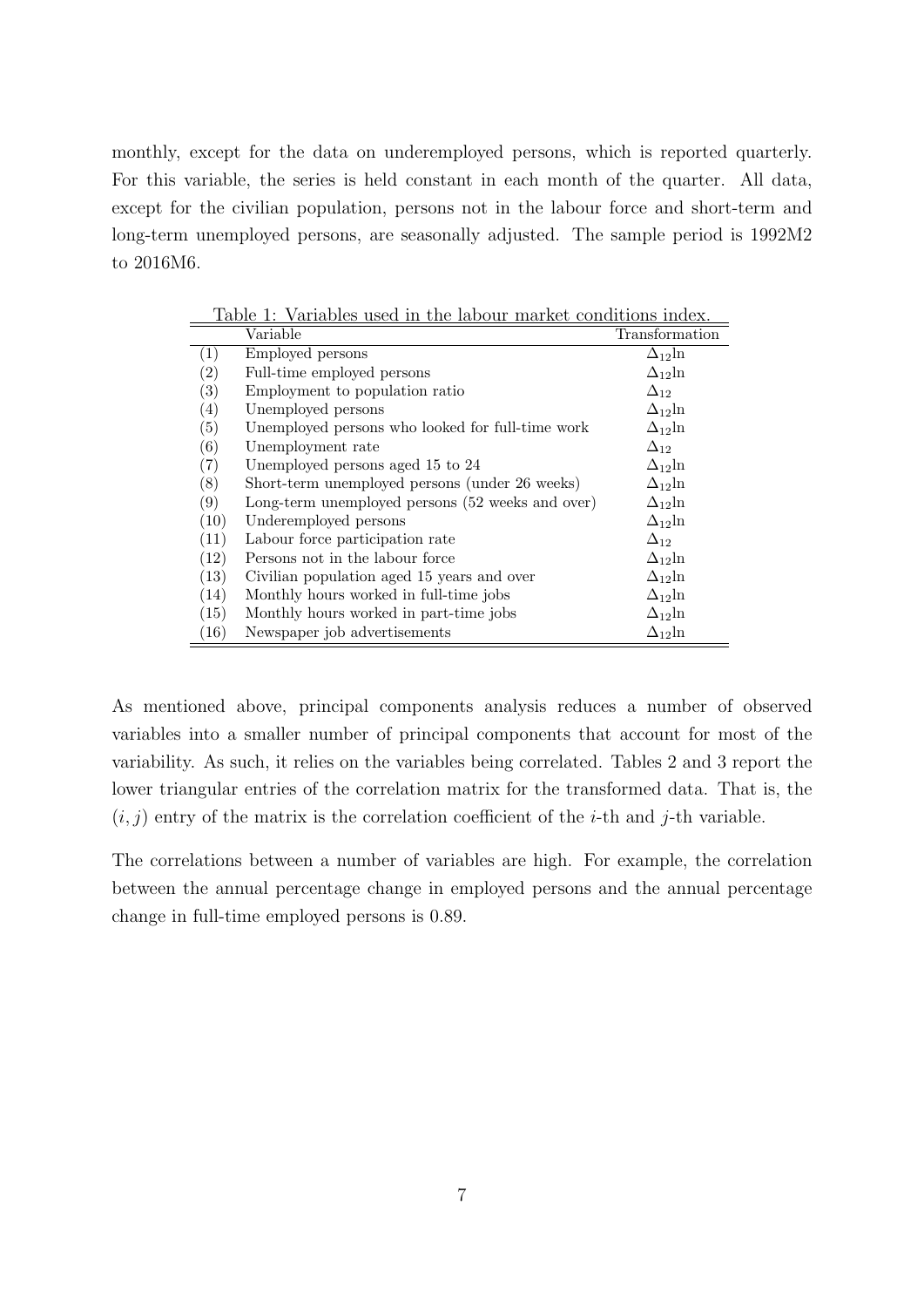| Table 2: Data correlation matrix. |           |                  |                  |           |         |           |         |         |
|-----------------------------------|-----------|------------------|------------------|-----------|---------|-----------|---------|---------|
|                                   | (1)       | $\overline{(2)}$ | $\overline{(3)}$ | (4)       | (5)     | (6)       | (7)     | (8)     |
| (1)                               | 1.00      |                  |                  |           |         |           |         |         |
| (2)                               | 0.89      | 1.00             |                  |           |         |           |         |         |
| (3)                               | 0.97      | 0.86             | 1.00             |           |         |           |         |         |
| (4)                               | $-0.64$   | $-0.69$          | $-0.75$          | 1.00      |         |           |         |         |
| (5)                               | $-0.63\,$ | $-0.69$          | $-0.74$          | 0.97      | 1.00    |           |         |         |
| (6)                               | $-0.74$   | $-0.73$          | $-0.82$          | 0.95      | 0.92    | 1.00      |         |         |
| (7)                               | $-0.51$   | $-0.57$          | $-0.61$          | 0.89      | 0.81    | 0.85      | 1.00    |         |
| (8)                               | $-0.28$   | $-0.32$          | $-0.41$          | 0.78      | 0.72    | 0.68      | 0.75    | 1.00    |
| (9)                               | $-0.71$   | $-0.73$          | $-0.73$          | 0.66      | 0.67    | 0.71      | 0.54    | 0.11    |
| (10)                              | $-0.49$   | $-0.56$          | $-0.54$          | 0.67      | 0.70    | 0.62      | 0.59    | 0.39    |
| (11)                              | 0.83      | 0.66             | 0.80             | $-0.24\,$ | $-0.26$ | $-0.32\,$ | $-0.12$ | 0.05    |
| (12)                              | $-0.80\,$ | $-0.63\,$        | $-0.83$          | 0.34      | 0.37    | 0.41      | 0.22    | 0.07    |
| (13)                              | 0.05      | 0.05             | $-0.21$          | 0.45      | 0.46    | 0.40      | 0.42    | 0.45    |
| (14)                              | 0.71      | 0.80             | 0.73             | $-0.67$   | $-0.68$ | $-0.69$   | $-0.60$ | $-0.44$ |
| (15)                              | 0.27      | $-0.12\,$        | 0.30             | $-0.08$   | $-0.09$ | $-0.16$   | $-0.02$ | $-0.08$ |
| (16)                              | 0.29      | 0.30             | 0.46             | $-0.71$   | $-0.72$ | $-0.66$   | $-0.63$ | $-0.69$ |

Table 3: Data correlation matrix (continued).

|      | (9)     | (10)    | (11)    | (12)    | (13)    | (14) | (15) | (16) |
|------|---------|---------|---------|---------|---------|------|------|------|
| (9)  | 1.00    |         |         |         |         |      |      |      |
| (10) | 0.53    | 1.00    |         |         |         |      |      |      |
| (11) | $-0.46$ | $-0.24$ | 1.00    |         |         |      |      |      |
| (12) | 0.48    | 0.29    | $-0.95$ | 1.00    |         |      |      |      |
| (13) | 0.12    | 0.21    | 0.07    | 0.17    | 1.00    |      |      |      |
| (14) | $-0.52$ | $-0.49$ | 0.49    | $-0.51$ | $-0.13$ | 1.00 |      |      |
| (15) | $-0.05$ | $-0.02$ | 0.34    | $-0.38$ | $-0.19$ | 0.08 | 1.00 |      |
| (16) | $-0.26$ | $-0.49$ | 0.07    | $-0.24$ | $-0.68$ | 0.51 | 0.19 | 1.00 |
|      |         |         |         |         |         |      |      |      |

### 4 Results

#### 4.1 Labour Market Conditions Index

The labour market conditions index, which is the first principal component from the principal components analysis, is shown in Figure  $1(a)$ .<sup>3</sup> It is a standardised index, so 0 represents average labour market conditions. The index is constructed to be positively correlated with the number of employed persons. Hence, an index that is greater than 0

<sup>&</sup>lt;sup>3</sup> It is usual to focus on the first principal component in this context, given that the interpretation of other principal components is less clear. Moreover, in the application in this paper, the first principal component accounts for the majority of the variation in over half of the variables.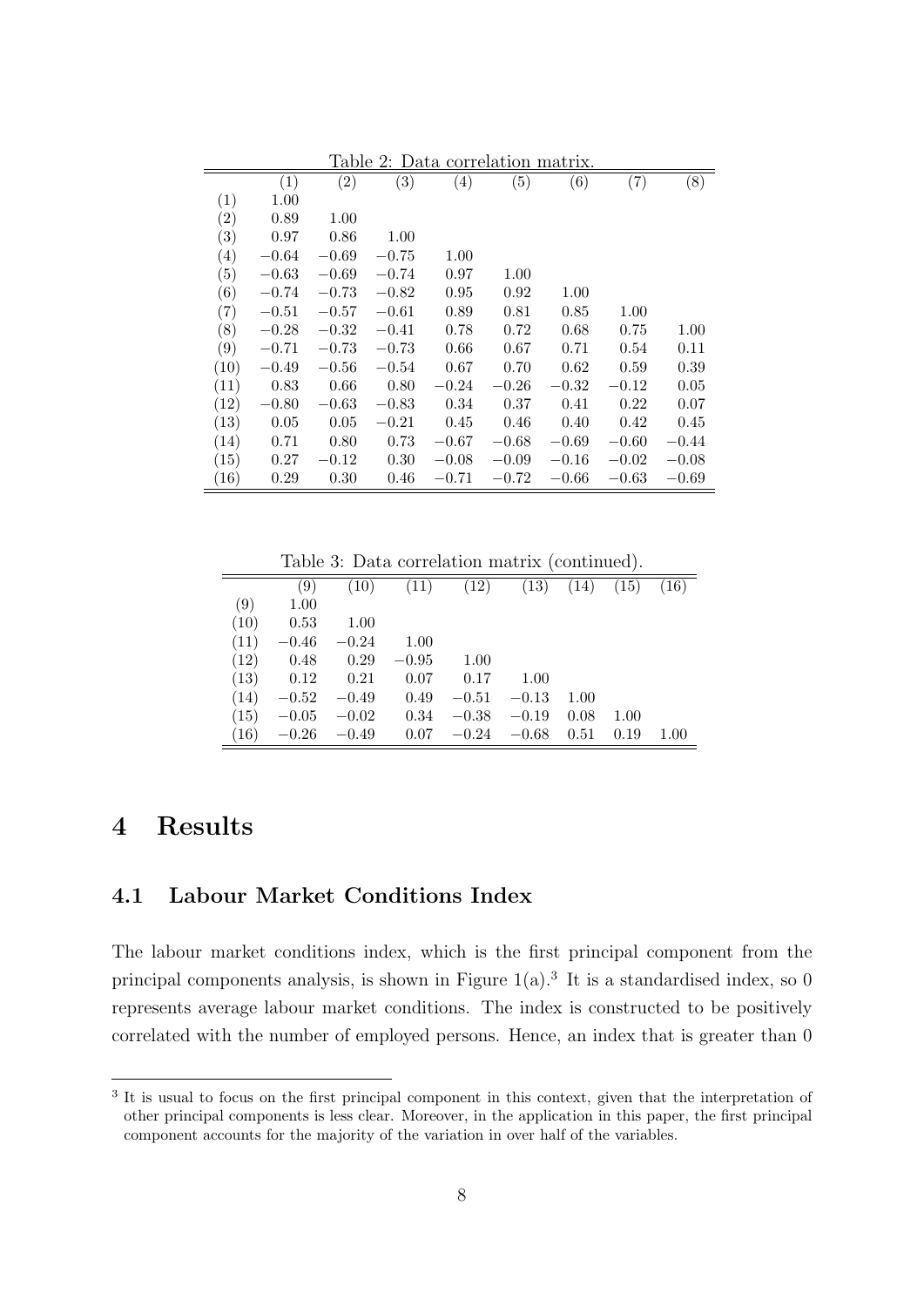indicates a greater amount of labour market tightness than experienced on average and an index less than 0 indicates more slack in the labour market than on average.

Movements in the labour market conditions index are broadly consistent with the business cycle in Australia, with slack recorded during periods of slowing economic growth. The index suggests that there was a large amount of slack in the Australian labour market during the global financial crisis, which corresponds with a rise in the unemployment rate. While the rate of unemployment did not peak at levels seen during previous economic downturns, and peaked at a level lower than forecast by Treasury at the time, the percentage point rise was steep (see Figure  $1(b)$ ). Labour market variables other than those associated with levels of unemployment also provide an indication of significant slack in the labour market during the global financial crisis. For example, there were falls in the labour force participation rate, indicating a discouraged worker effect, and falls in monthly full-time hours worked. In fact, a distinguishing feature of the global financial crisis compared to the early 1990s recession was that employers chose to reduce hours rather than lay off employees (see, e.g., Bishop et al., 2016). Notwithstanding this, the labour market conditions index suggests that the slack in the labour market during the global financial crisis was comparable to that recorded in early 1992.



(a) Labour market conditions index.

(b) Unemployment rate.

Figure 1: Labour market conditions index and unemployment rate.

Following the global financial crisis, a large amount of labour market slack remained. In the immediate aftermath of the crisis, conditions in the labour market tightened and the unemployment rate fell as the economy grew strongly. Then as the terms of trade fell and the mining investment boom began to unwind, the unemployment rate drifted up.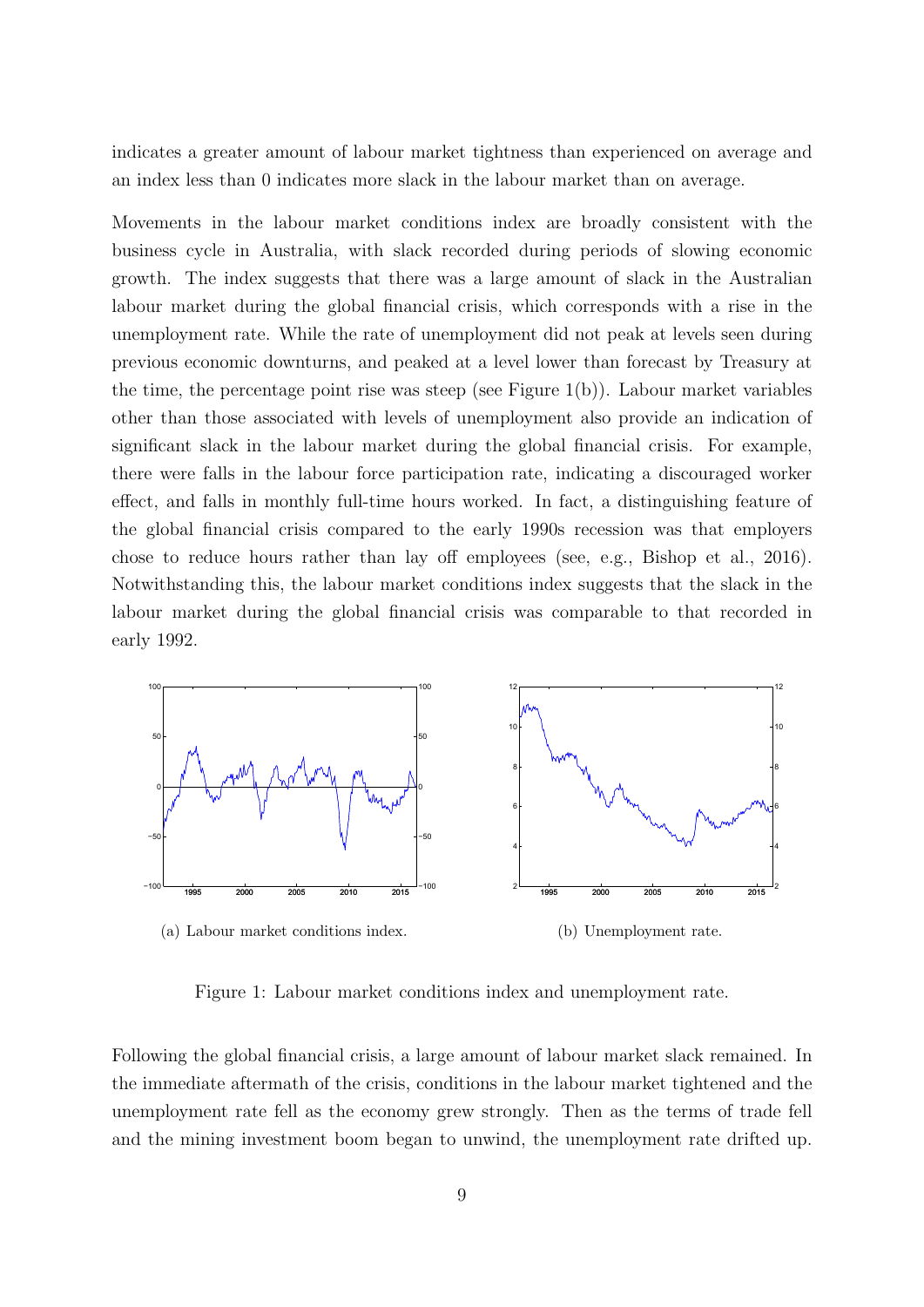Indeed, the length of time that the economy has experienced slack in the labour market is the longest seen over the sample period of 1992M2 to 2016M6. This is consistent with the fact that, after beginning to fall following the worst of the global financial crisis, the unemployment rate rose between 2011 and 2014 and has only fallen slightly since then.

Figures 2, 3 and 4 show the labour market conditions index and each of the variables used in the construction of the index. The series that are inverted are those with a negative factor loading. As expected, a number of the variables are closely related to the labour market conditions index, but differences can be seen over some time periods. For example, the number of employed persons is closely correlated with the index, but did not fall as significantly as the index during the global financial crisis. This highlights the advantage of constructing an index from a large number of variables, rather than monitoring a single variable. In addition, the labour market conditions index is more persistent and less volatile than most of the labour market variables. This is another advantage of pooling information from a large dataset of variables.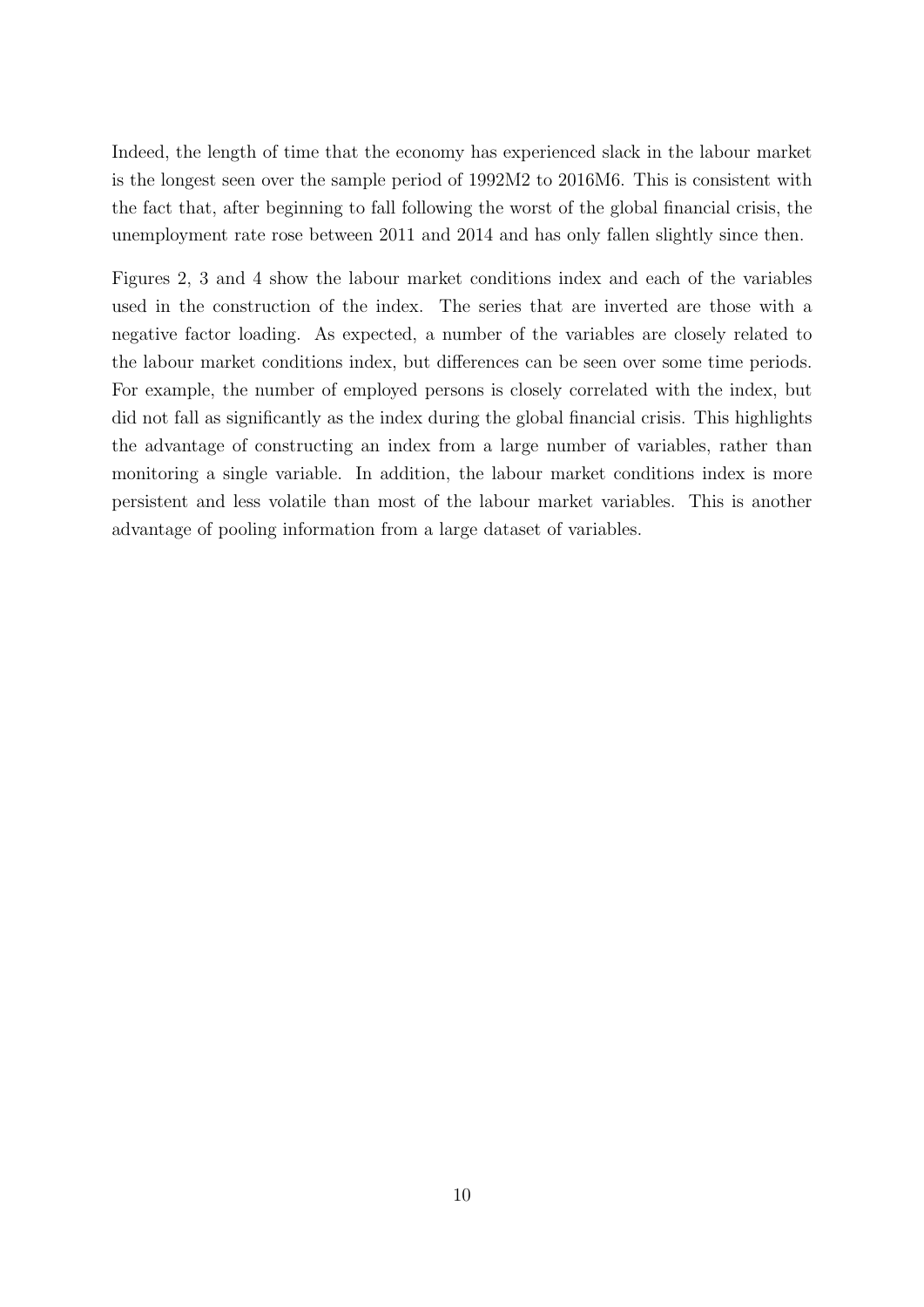

Figure 2: Labour market conditions index and variables used in the index.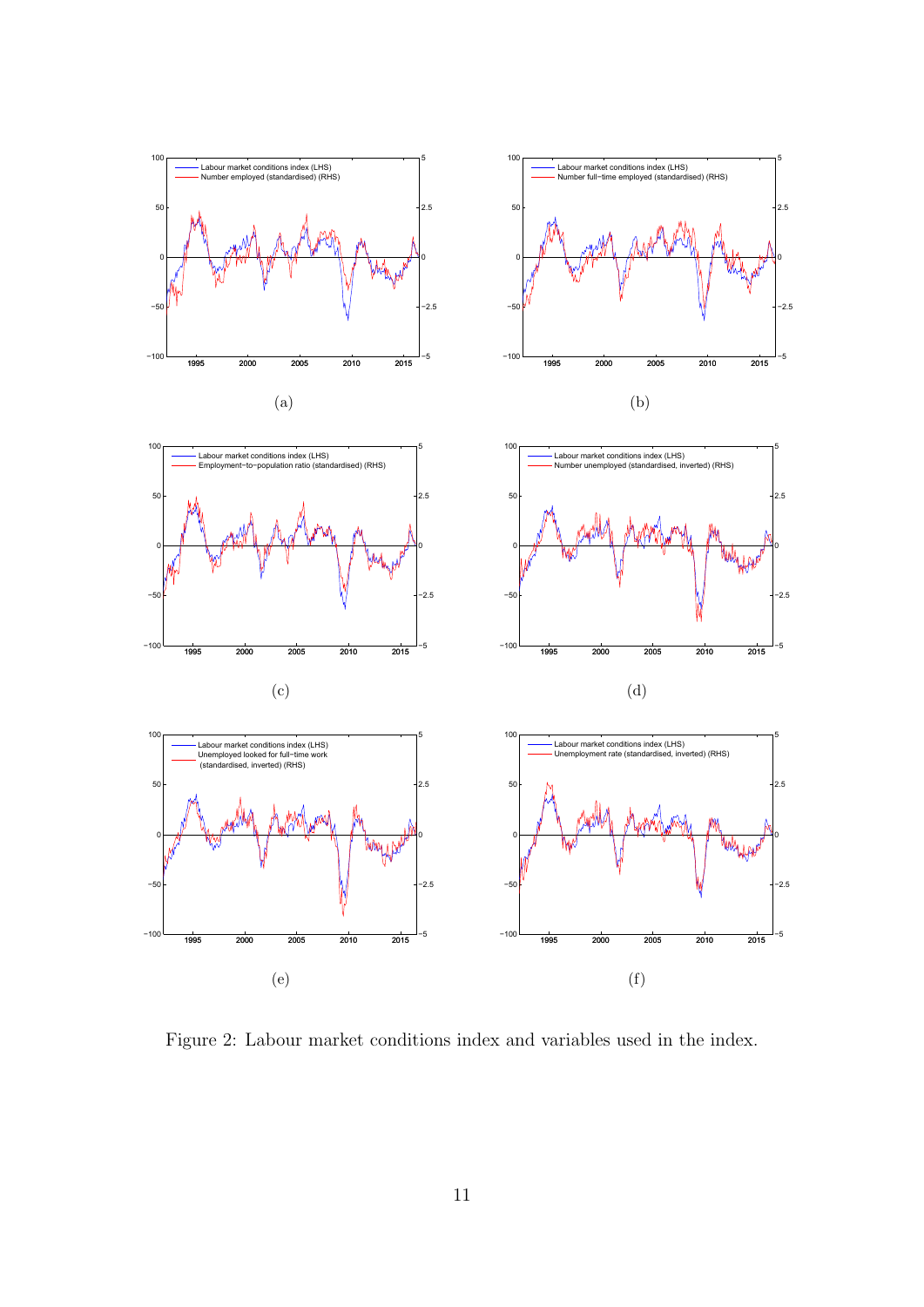

Figure 3: Labour market conditions index and variables used in the index.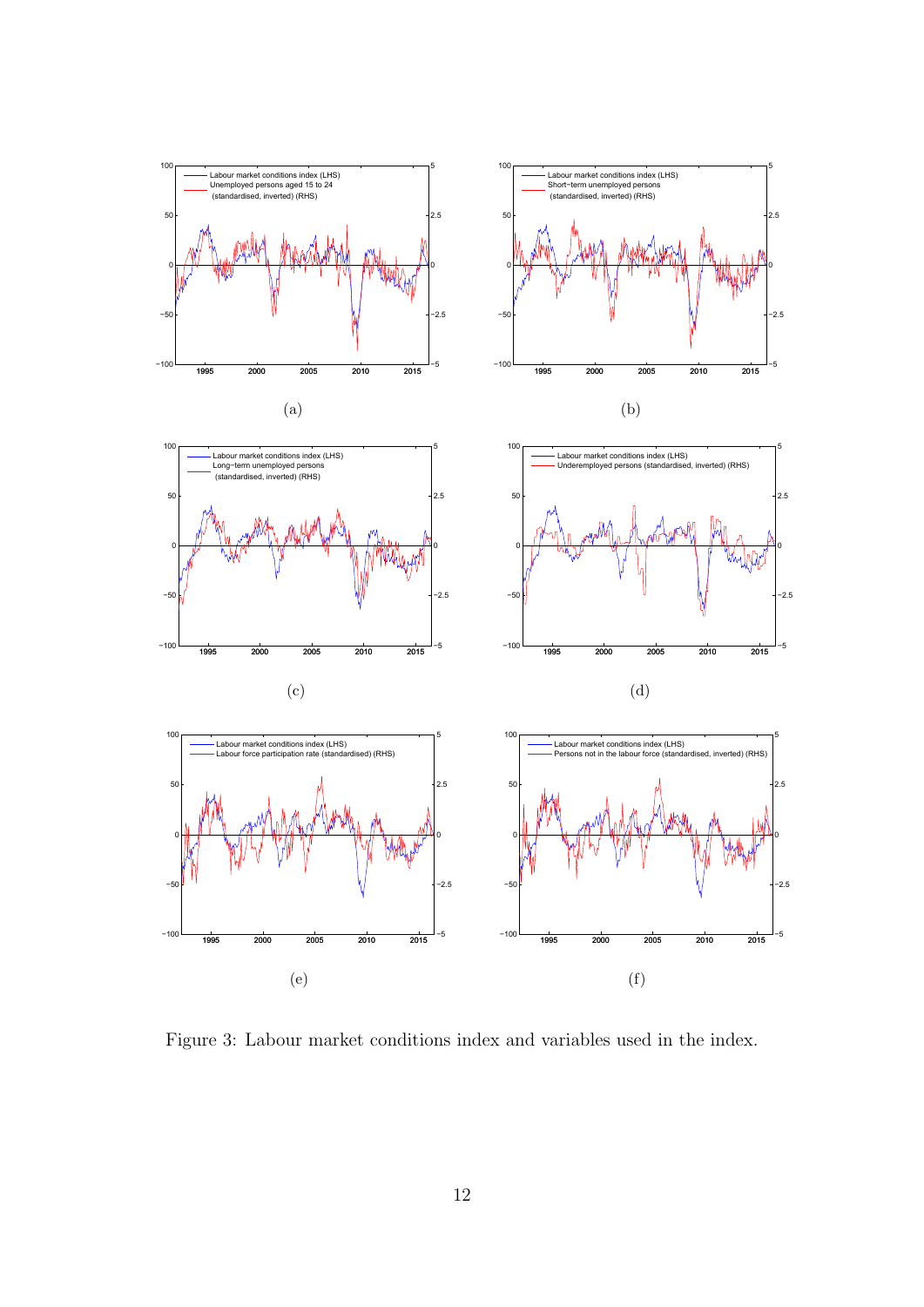

Figure 4: Labour market conditions index and variables used in the index.

#### 4.2 Relationship with Wage Growth

This section examines whether the labour market conditions index may be more useful than the unemployment rate in explaining recent subdued wage growth. The measure for wage growth is the Australian Bureau of Statistics Wage Price Index for the private sector, all industries, including bonuses. As this data series is reported quarterly, it is transformed to monthly data by holding the series constant in each month of the quarter.

Table 4 reports the contemporaneous and leading correlations between the labour market conditions index and wage growth. It also reports the correlations with the unemployment rate to determine if the labour market conditions index provides a greater amount of predictive power. The correlation coefficients are calculated from 1998M9 to 2015M10 due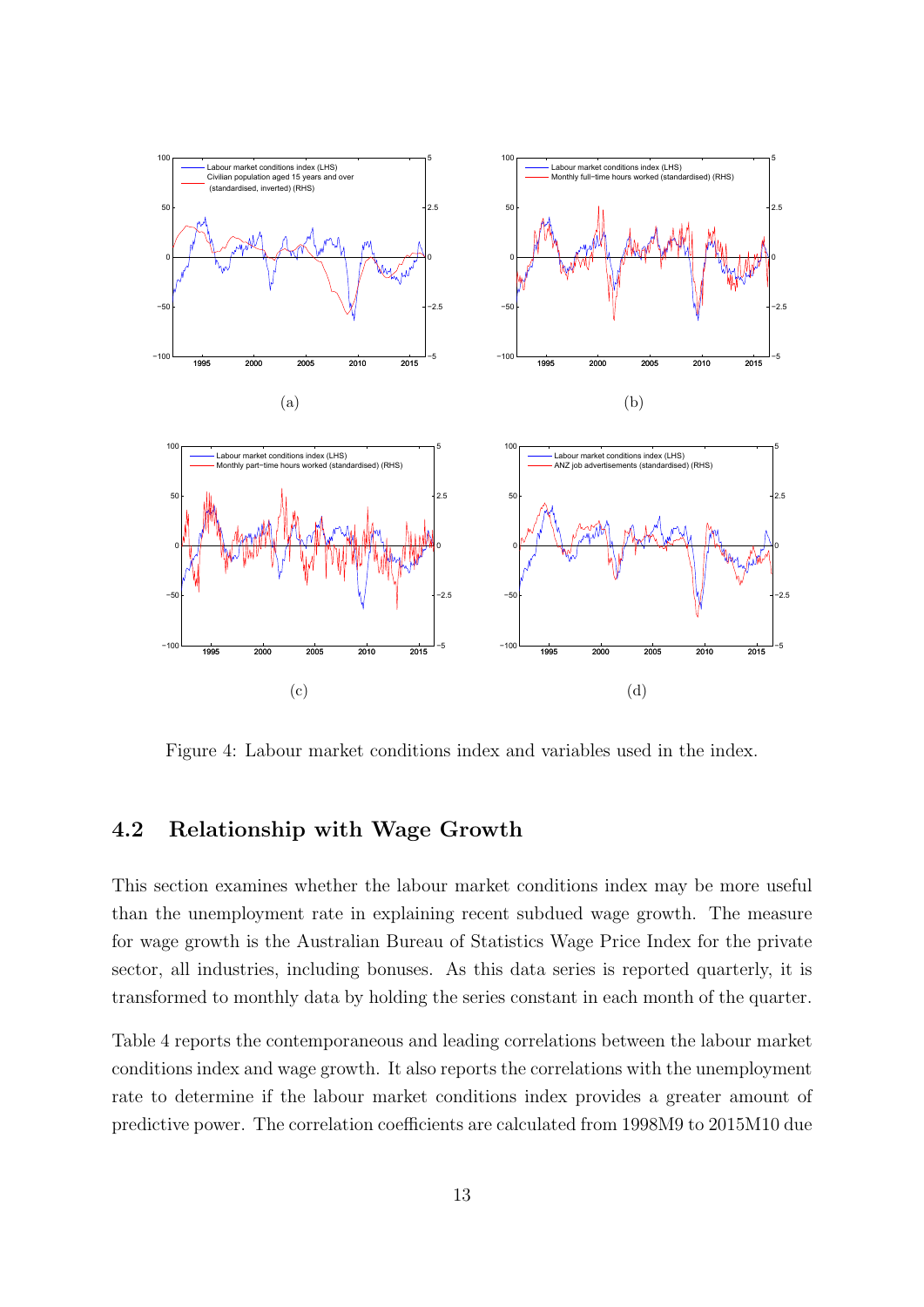to wage data availability and to ensure that the correlation for each period is calculated based on the same number of data points.

| Table 4. Correlations between fabour market contrituons muex and wage growth. |                    |  |  |  |                                           |      |
|-------------------------------------------------------------------------------|--------------------|--|--|--|-------------------------------------------|------|
|                                                                               | Annual wage growth |  |  |  |                                           |      |
|                                                                               |                    |  |  |  | $t$ $t+1$ $t+2$ $t+3$ $t+4$ $t+5$         |      |
| Labour market conditions index                                                |                    |  |  |  | $0.39$ $0.45$ $0.50$ $0.54$ $0.57$ $0.59$ |      |
| Annual change in unemployment rate (inverse) 0.23 0.28 0.34 0.38 0.43         |                    |  |  |  |                                           | 0.46 |

Table 4: Correlations between labour market conditions index and wage growth.

There is a reasonably high correlation between wage growth and the labour market conditions index, but the magnitude of the correlation suggests that the labour market conditions index cannot fully explain recent subdued wage growth. Nevertheless, the correlation is around 25 per cent greater than the correlation with the unemployment rate alone. Further, the labour market conditions index leads wage growth, with a higher correlation between the index and wage growth in the next 3 to 5 months. This indicates that the index may be useful for forecasting wage growth.<sup>4</sup>

#### 4.3 Variance Decomposition

This section examines the proportion of variability in each of the labour market variables that is explained by the labour market conditions index. More specifically, an  $R^2$  measure is constructed to assess the power of the labour market conditions index in explaining the variation in each of the labour market variables.

The  $R<sup>2</sup>$  measure provides the proportion of variation explained by the first principal component. As shown in Table 5, the labour market conditions index explains a significant proportion of the variation in employed persons, full-time employed persons, the employment-to-population ratio, unemployed persons, unemployed persons who looked for full-time work, the unemployment rate, unemployed persons aged 15 to 24 and monthly full-time hours worked. For example, it explains 73 per cent of the variation in employed persons and 85 per cent of the variation in unemployed persons. The index explains a small proportion of the variation in the civilian population aged 15 years and over and the monthly hours worked in part-time jobs.

<sup>&</sup>lt;sup>4</sup> More generally, given the labour market conditions index is consistent with business cycle movements, it is likely to be useful for forecasting other macroeconomic variables. For example, the correlation coefficient between annual consumption growth and the labour market conditions index is 0.61.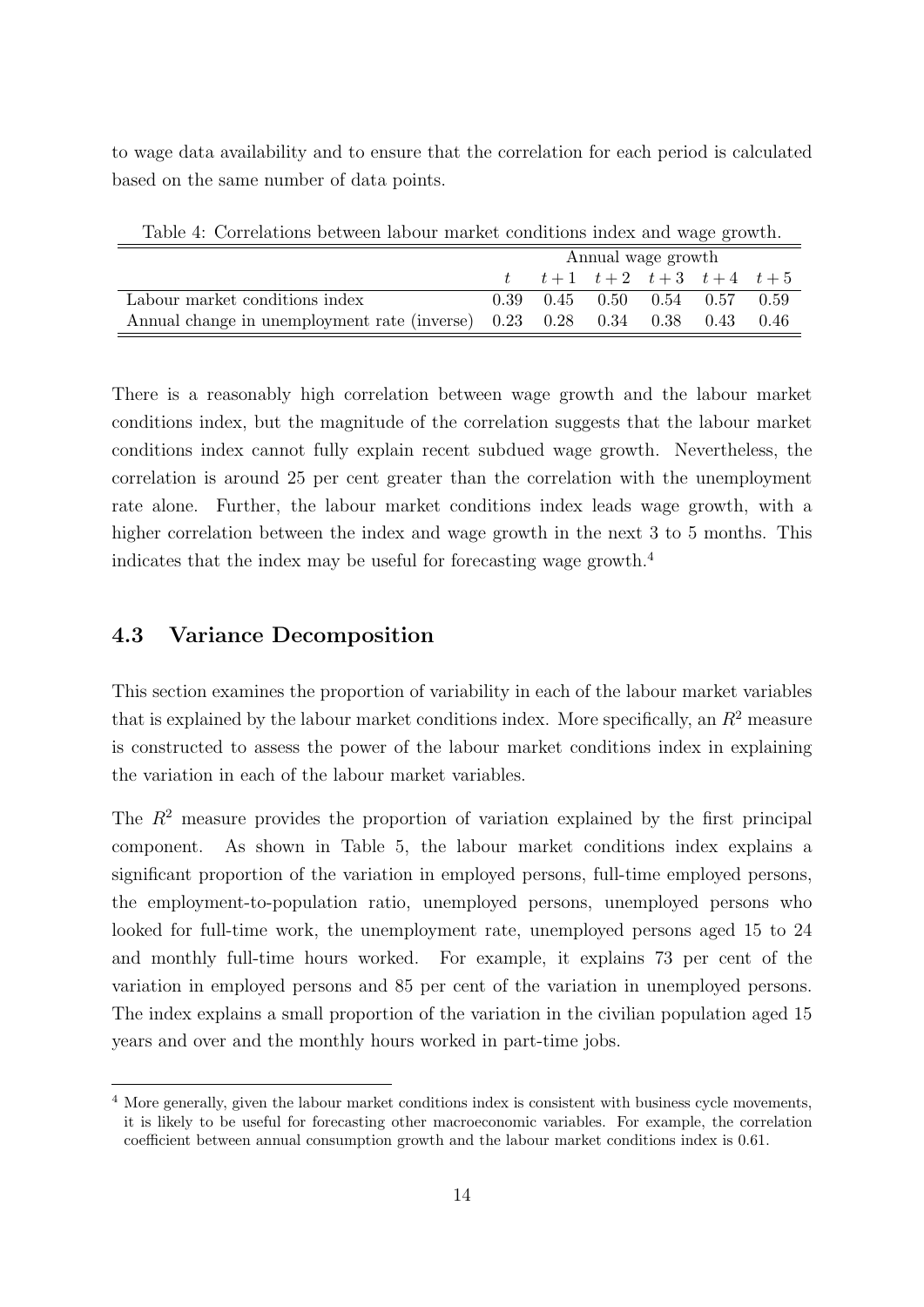Another way of viewing these results is that the data on employed persons, full-time employed persons, the employment-to-population ratio, unemployed persons, unemployed persons who looked for full-time work, the unemployment rate, unemployed persons aged 15 to 24 and monthly full-time hours worked are most correlated with the factor. That is, it is these variables that are given the most weight in constructing the labour market conditions index and, therefore, in estimating the amount of slack in the labour market.

|      | rapic 9. Variation explained by the common factor. |                  |
|------|----------------------------------------------------|------------------|
|      | Variable                                           | $\overline{R^2}$ |
| (1)  | Employed persons                                   | 0.73             |
| (2)  | Full-time employed persons                         | 0.72             |
| (3)  | Employment to population ratio                     | 0.87             |
| (4)  | Unemployed persons                                 | 0.85             |
| (5)  | Unemployed persons who looked for full-time work   | 0.84             |
| (6)  | Unemployment rate                                  | 0.87             |
| (7)  | Unemployed persons aged 15 to 24                   | 0.65             |
| (8)  | Short-term unemployed persons (under 26 weeks)     | 0.38             |
| (9)  | Long-term unemployed persons (52 weeks and over)   | 0.55             |
| (10) | Underemployed persons                              | 0.48             |
| (11) | Labour force participation rate                    | 0.31             |
| (12) | Persons not in the labour force                    | 0.41             |
| (13) | Civilian population aged 15 years and over         | 0.13             |
| (14) | Monthly hours worked in full-time jobs             | 0.64             |
| (15) | Monthly hours worked in part-time jobs             | 0.04             |
| (16) | Newspaper job advertisements                       | 0.44             |

Table 5: Variation explained by the common factor.

#### 4.4 Robustness

There are many variables that can be included in constructing a labour market conditions index. Ideally, a number of variables that are timely and that give a broad coverage of measures are included, but not so many variables that it is onerous to update the index. This section examines the robustness of the labour market conditions index to the inclusion of other labour market data.

Appendix A outlines a number of additional labour market variables. The addition of these variables to those already used in the estimation provide a dataset of 60 labour market variables.<sup>5</sup> Figure 5(a) shows the two constructed indices. When the full set of

<sup>5</sup> Many of these variables are related to each other via identities. As such, this robustness check also provides an indication of how identities affect the constructed index.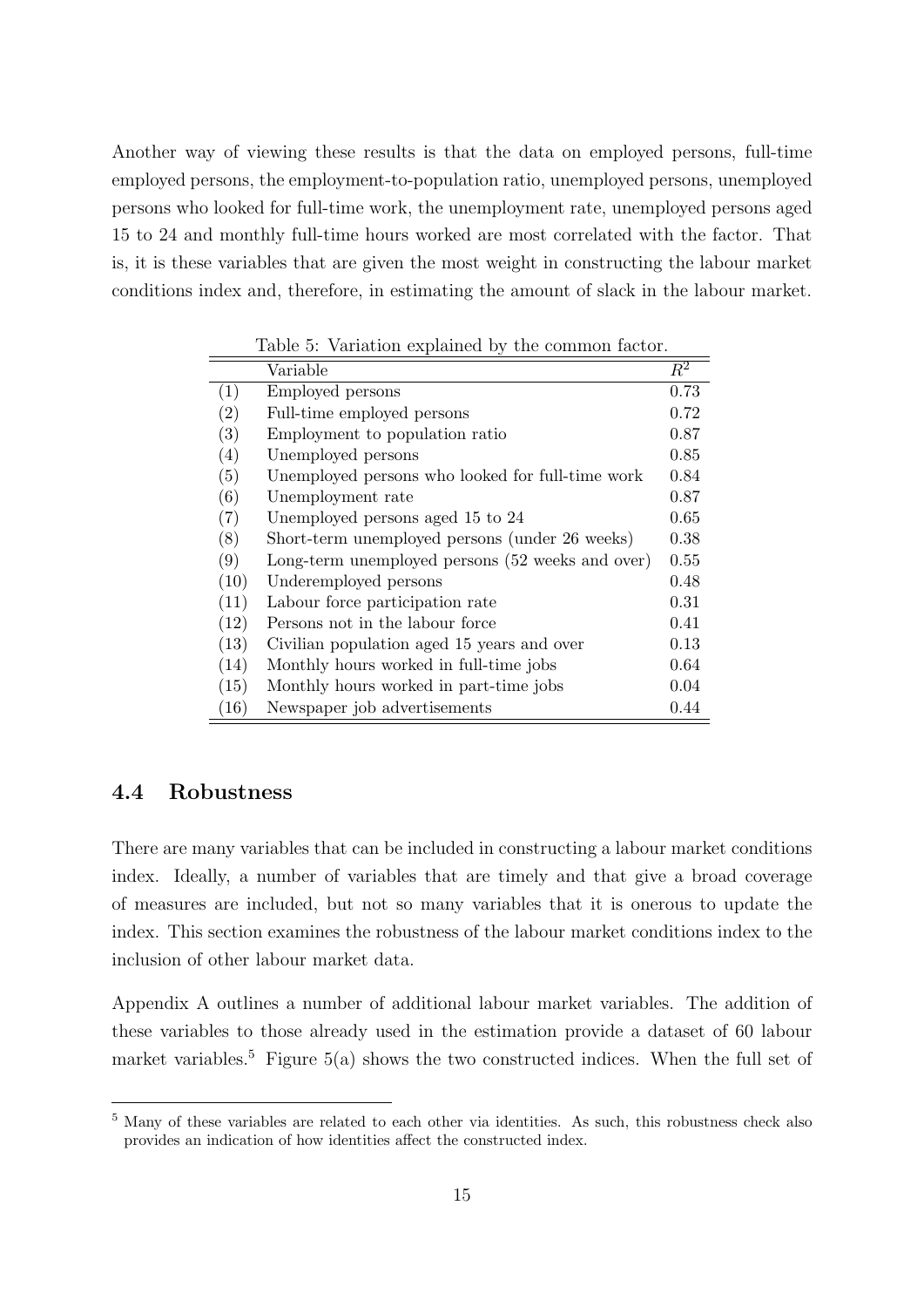60 variables are used to construct the labour market conditions index, the level of the index shifts. In order to examine whether relative movements in the index remain the same, Figure 5(b) shows the two constructed indices when they are indexed to begin at the same point. The indexes constructed by the 60-variable and 16-variable data sets are almost identical in terms of relative movements.<sup>6</sup>



Figure 5: Labour market conditions index comparisons.

## 5 Concluding Remarks

This paper constructs a labour market conditions index for Australia. The index is constructed using principal components analysis with 16 labour market variables. The variables are chosen to provide a comprehensive coverage of the labour market.

Movements in the index are broadly consistent with the business cycle in Australia. The index shows that there was a large amount of slack in the Australian labour market during the global financial crisis. While conditions in the labour market tightened in the immediate aftermath of the crisis and the unemployment rate fell as the economy grew strongly, the unemployment rate then drifted up as the terms of trade fell and the mining investment boom began to unwind. The labour market conditions index has recently

<sup>&</sup>lt;sup>6</sup> In addition, one could include other survey measures in the construction of the index. However, this is unlikely to have a significant impact on the results given the expected high correlation with the index. For example, the correlation coefficient between the index and the index for the number of employees in the past 3 months from the National Australia Bank (NAB) Quarterly Business Survey is 0.7.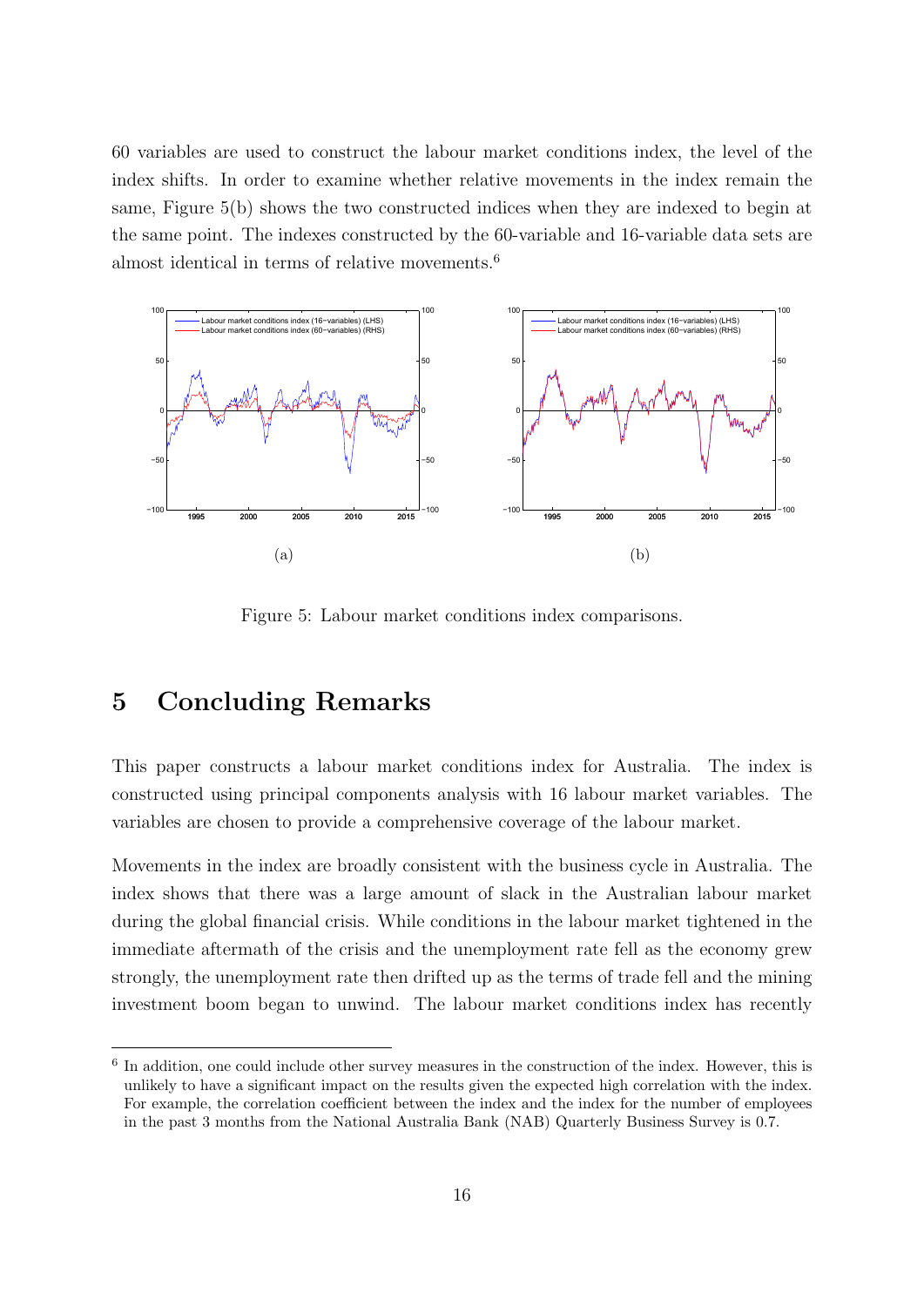picked up to perform at around average conditions.

The correlation between wage growth and the labour market conditions index is stronger than the correlation with the unemployment rate alone. In addition, the labour market conditions index is a strong leading indicator of wage growth. The index is not sensitive to the addition of other variables.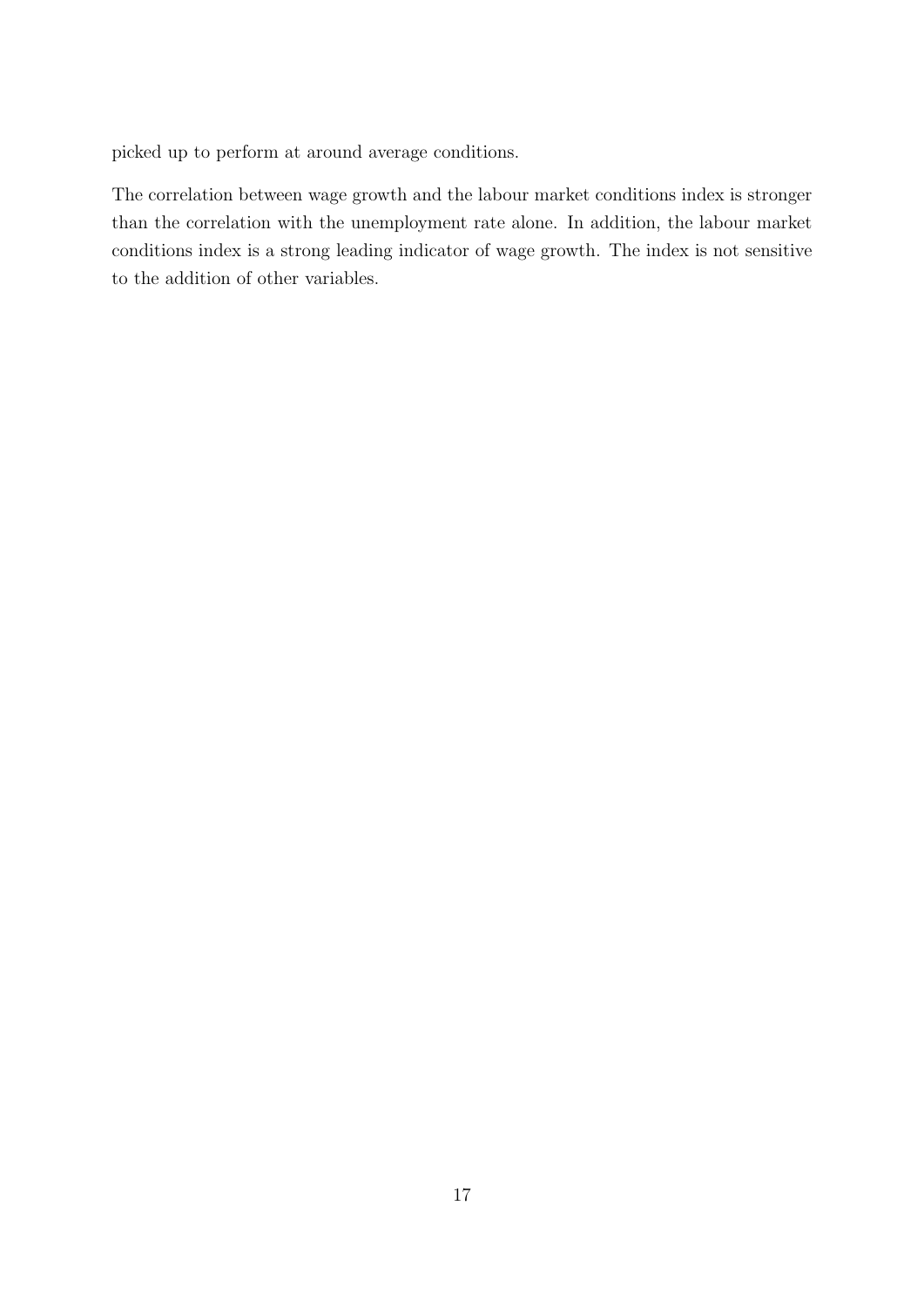# Appendix A

Most data are sourced from the Australian Bureau of Statistics labour force survey. The exceptions are (51)—(54) and (59)—(60), which are constructed from the detailed labour force data, and (58), which is based on administrative data that are not publicly available.

Table 6: Variables used in testing robustness of labour market conditions index.

|      | Variable                                                      | Transformation   |
|------|---------------------------------------------------------------|------------------|
| (17) | Male employed persons                                         | $\Delta_{12}$ ln |
| (18) | Female employed persons                                       | $\Delta_{12}$ ln |
| (19) | Male full-time employed persons                               | $\Delta_{12}$ ln |
| (20) | Female full-time employed persons                             | $\Delta_{12}$ ln |
| (21) | Part-time employed persons                                    | $\Delta_{12}$ ln |
| (22) | Male part-time employed persons                               | $\Delta_{12}$    |
| (23) | Female part-time employed persons                             | $\Delta_{12}$    |
| (24) | Male employment-to-population ratio                           | $\Delta_{12}$    |
| (25) | Female employment-to-population ratio                         | $\Delta_{12}$    |
| (26) | Male unemployed persons                                       | $\Delta_{12}$ ln |
| (27) | Female unemployed persons                                     | $\Delta_{12}$ ln |
| (28) | Male unemployed looking for full-time work                    | $\Delta_{12}$ ln |
| (29) | Female unemployed looking for full-time work                  | $\Delta_{12}$ ln |
| (30) | Unemployed looking for part-time work                         | $\Delta_{12}$    |
| (31) | Male unemployed looking for part-time work                    | $\Delta_{12}$ ln |
| (32) | Female unemployed looking for part-time work                  | $\Delta_{12}$ ln |
| (33) | Male unemployment rate                                        | $\Delta_{12}$    |
| (34) | Female unemployment rate                                      | $\Delta_{12}$    |
| (35) | Unemployment rate for persons who looked for full-time work   | $\Delta_{12}$    |
| (36) | Male unemployment rate looked for full-time work              | $\Delta_{12}$    |
| (37) | Female unemployment rate looked for full-time work            | $\Delta_{12}$    |
| (38) | Unemployment rate looked for part-time work                   | $\Delta_{12}$    |
| (39) | Male unemployment rate looked for part-time work              | $\Delta_{12}$    |
| (40) | Female unemployment rate looked for part-time work            | $\Delta_{12}$    |
| (41) | Persons in the labour force                                   | $\Delta_{12}$ ln |
| (42) | Labour force, males                                           | $\Delta_{12}$ ln |
| (43) | Labour force, females                                         | $\Delta_{12}$ ln |
| (44) | Participation rate, males                                     | $\Delta_{12}$    |
| (45) | Participation rate, females                                   | $\Delta_{12}$    |
| (46) | Not in the labour force, males                                | $\Delta_{12}$ ln |
| (47) | Not in the labour force, females                              | $\Delta_{12}$ ln |
| (48) | Civilian population aged 15 years and over, males             | $\Delta_{12}$ ln |
| (49) | Civilian population aged 15 years and over, females           | $\Delta_{12}$ ln |
| (50) | Monthly hours worked in all jobs                              | $\Delta_{12}$ ln |
| (51) | Unemployed persons, under 4 weeks                             | $\Delta_{12}$ ln |
| (52) | Unemployed persons, more than 4 weeks and under 13 weeks      | $\Delta_{12}$ ln |
| (53) | Unemployed persons, more than 13 weeks and under 26 weeks     | $\Delta_{12}$ ln |
| (54) | Unemployed persons, more than 26 weeks and under 52 weeks     | $\Delta_{12}$ ln |
| (55) | Probability of flow from unemployed to employed               | $\Delta_{12}$ ln |
| (56) | Probability of flow from not in the labour market to employed | $\Delta_{12}$ ln |
| (57) | Probability of flow from employed to unemployed               | $\Delta_{12}$ ln |
| (58) | Unemployment benefit recipients                               | $\Delta_{12}$ ln |
| (59) | Unemployed because lost last job                              | $\Delta_{12}$ ln |
| (60) | Unemployed because left last job                              | $\Delta_{12}$ ln |